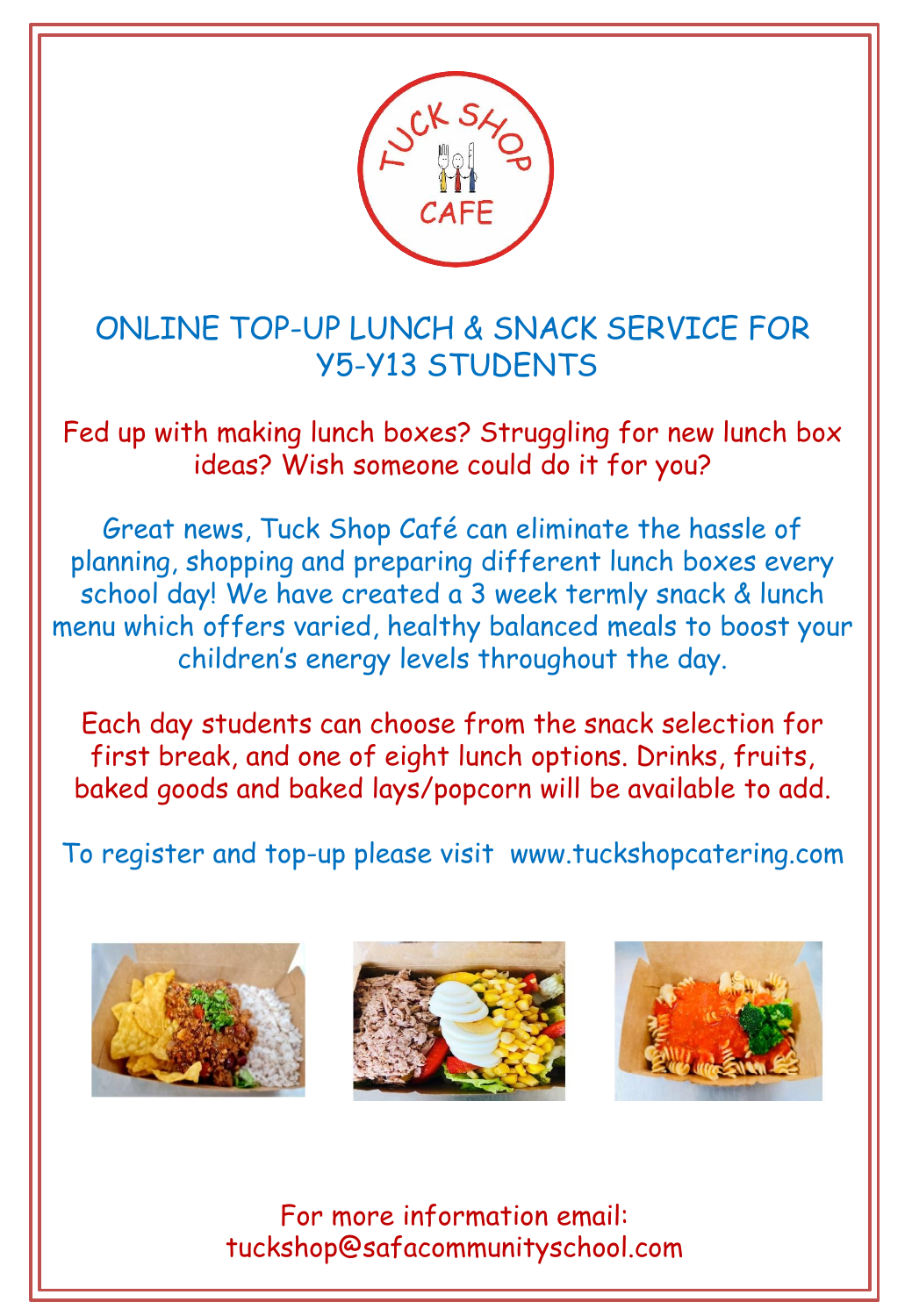# Y5-Y13 MENU 1

Served week: Sept 19th-23rd /Oct 10th-14th /Nov 7th-11th Nov 28th-Dec 2nd



Meals will be served from designated services points. All meals are prepared fresh daily onsite and pre-packed in ecofriendly packaging..

\*We are nut-free \*Vegetables are locally sourced where possible \*Bakes are low in sugar/salt \*Sandwiches/wraps contain salad \*Breads/wraps are whole-wheat \*Wedges are freshly prepared & baked

#### **V**-vegetarian **VE**-vegan **G**-gluten **D**-dairy **E**-egg **L**-lentil **C**-celery

Students can choose from the snack & lunch options daily – Drinks, fruits, baked goods and baked lays/popcorn are available during both breaks.

### Sunday Lunch

Chicken quesadilla **G/D/L/C**

Pitta pizza **V/G/D/L/C**

Panini selection **G/D – V options available**

Sandwich selection **G – V options available**

Salad selection **G – V options available**

Croissant selection **V/G/D/E**

Fresh fruit pots **VE**

Whole fruits **VE**

Cereal selection with milk **V/G/D** 

Vegan overnight oats **VE/G**

Granola pot **V/D/G**

Oat cookie **V/G/D**

Banana bread **V/G/E/D**

Popcorn **VE** 

Baked lays **V/G/D**



- Snack Options **1-** Beef stroganoff served with brown rice **G/D**
	- **2-** Gnocchi in tomato, basil & mozzarella sauce **V/G/D**
	- **3-** Tomato, lentil & vegetable sauce with penne pasta **VE/G/L/C**
	- All served with carrots & broccoli **VE**
	- **4-** Coronation chicken sandwich **G/E/D**
	- **5-** Egg salad wrap **V/G/E**
	- **6-** Sweet chili chicken toasted panini **G/C**
	- **7-** Cream cheese & roasted peppers toasted panini V/**G/C**
	- **8-** Chicken Caesar salad **G/E**

#### Monday Lunch

- **1-** Pizza topped chicken with roast potatoes **D/L/C**
- **2-** Vegetable moussaka with roast potatoes **V/D**
- **3-** Tomato, lentil & vegetable sauce with penne pasta **VE/G/L/C**
- All served with broccoli & carrots **VE**
- **4-** Tuna salad sandwich **G/F/E**
- **5-** Cream cheese & cucumber sandwich **V/G/D**
- **6-** Turkey cheese toasted panini **G/D**
- **7-** Cheese & tomato toasted panini **V/G/D**
- **8-** Puy **l**entil & feta salad **V/D**

#### Tuesday Lunch

- **1-** Chicken korma with rice **D**
- **2-** Jacket potato with baked beans & cheese **V/D**
- **3-** Tomato, lentil & vegetable sauce with penne pasta **VE/G/L/C**
- All served with green beans & carrots **VE**
- **4-** BBQ chicken sandwich **G**
- **5-** Cheese wrap **V/G/D**
- **6-** Chicken tikka toasted panini **G/D**
- 
- 

#### Wednesday Lunch

- **1-** Chicken & vegetable pie with mash potato **D**
- **2-** Broccoli macaroni cheese **V/G/D**
- **3-** Tomato, lentil & vegetable sauce with penne pasta **VE/G/L/C**
- All served with courgette & carrots **VE**
- **4-** Tuna salad sandwich **G/F/E**
- **5-** Roasted vegetable & humus wrap **VE/G**
- **6-**Turkey cheese panini **G/D**
- **7-**Cheese & fresh tomato sauce panini **V/G/D/L/C**
- **8-** Mixed bean & date salad **VE**

### Thursday Lunch

- **1-** Chicken twister with wedges **G/E**
- **2-** Vegetable pizza with baked wedges **V/G/D/L/C**
- **3-** Tomato, lentil & vegetable sauce with penne pasta **VE/G/L/C**
- All served with peas & sweetcorn **VE**
- **4-** Chicken mayo sandwich **G/E**
- **5-** Egg salad sandwich **G/V/E**
- **6-** BBQ chicken toasted panini **G/D**
- **7-** Cheese & fresh tomato sauce panini **V/G/D/L/C**
- **8-** Pasta salad with cheese **V/L/C**

**7-** Cheese & onion toasted panini **V/G/D 8-** Tuna & egg salad **F/E**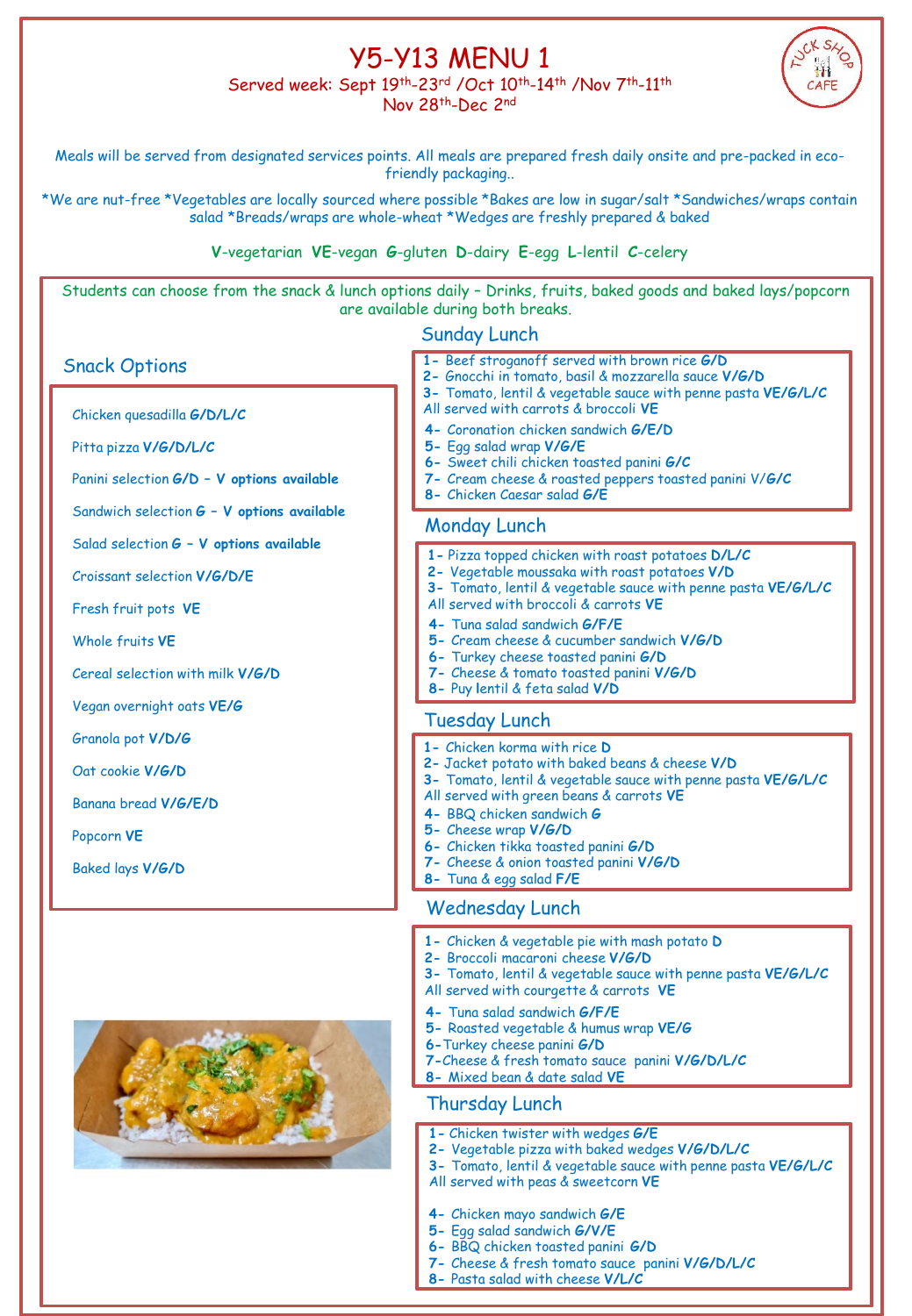# Y5-Y13 MENU 2

Served week: Sept 26<sup>th</sup>-30<sup>th</sup> /Oct 24<sup>th</sup>-28<sup>th</sup> Nov 14th-18th / Dec 5th-9th Festive menu to follow



Y5-13 meals will be served from designated services points. All meals are prepared fresh daily onsite and pre-packed in eco-friendly packaging.

\*We are nut-free \*Vegetables are locally sourced where possible \*Bakes are low in sugar/salt \*Sandwiches/wraps contain salad \*Breads/wraps are whole-wheat \*Wedges are freshly prepared & baked

#### **V**-vegetarian **VE**-vegan **G**-gluten **D**-dairy **E**-egg **L**-lentil **C**-celery

Students can choose from the snack & lunch options daily – Drinks, fruits, baked goods and baked lays/popcorn are available during both breaks.

### Sunday Lunch

### Snack Options **1-** Beef chow mein **G/E**

Chicken quesadilla **G/D/L/C**

Pitta pizza **V/G/D/L/C**

Panini selection **G/D – V options available**

Sandwich selection **G – V options available**

Salad selection **G – V options available**

Croissant selection **V/G/D/E**

Fresh fruit pots **VE**

Whole fruits **VE**

Cereal selection with milk **V/G/D** 

Vegan overnight oats **VE/G**

Granola pot **V/D/G**

Oat cookie **V/G/D**

Banana bread **V/G/E/D**

Popcorn **VE** 

Baked lays **V/G/D**



- 
- **2-** Vegetable chow mein **V/G/E**
- **3-** Tomato, lentil & vegetable sauce with penne pasta **VE/G/L/C**
- All served with steamed vegetables **VE**
- **4-** Chicken mayo sandwich **G/E**
- **5-** Egg salad wrap **V/G/E**
- **6-** BBQ chicken toasted panini **G/D**
- **7-** Cheese & tomato toasted panini **G/V/D**
- **8-** Chicken Caesar salad **G/D/E**

#### Monday Lunch

- **1-** Oat coated chicken tenders served with baked wedges **G/E**
- **2-** Margarita pizza with baked wedges **V/G/D/L/C**
- **3-** Tomato, lentil & vegetable sauce with penne pasta **VE/G/L/C**
- All served with garden peas & sweetcorn **VE**
- **4-** Tuna salad wrap **G/F/E**
- **5-** Cheese salad sandwich **G/V/D**
- **7-** Cheese toasted panini **G/V/D 6-** Chicken mayo toasted panini – **G/D**
- **8-** Mixed bean & date salad **VE**
- 

#### Tuesday Lunch

- **1-** Chicken katsu curry with rice **G/D**
- **2-** Jacket potato with baked beans & cheese **V/D**
- **3-** Tomato, lentil & vegetable sauce with penne pasta **VE/G/L/C**
- All served with green beans & carrots **VE**
- **4-** BBQ chicken sandwich **G**
- **5-** Cheese wrap **V/G/D**
- **6-** Cheese & turkey toasted panini **G/D**
- **8-** Tuna & egg salad **F/E**

#### Wednesday Lunch

- **1-** Lemon & garlic chicken with rice
- **2-** Cauliflower macaroni cheese **V/G/D**
- **3-** Tomato, lentil & vegetable sauce with penne pasta **VE/G/L/C**
- All served with carrots & broccoli **VE**
- **4-** Chicken tikka sandwich **G**
- **5-** Roasted vegetable & humus wrap **VE/G 6-** BBQ chicken toasted panini – **G/D**
- **7-** Cheese & tomato toasted panini **G/V/D**
- **8-** Chicken tikka salad **G**

#### Thursday Lunch

- **1-** Chicken hotdog with wedges **G**
- **2-** Spinach & feta quiche with wedges **V/G/D/E**
- **3-** Tomato, lentil & vegetable sauce with penne pasta **VE/G/L/C**
- All served with peas & sweetcorn **VE**
- **4-** Chicken tikka sandwich **G**
- **5-** Roasted vegetable & humus wrap **VE/G**
- **6-** Sweet chili chicken panini **G/D**
- **7-** Cheese & onion panini **V/G/D**
- **8-** Beetroot & feta salad **V/D**

**7-** Roasted vegetable toasted panini – **G/V/D**